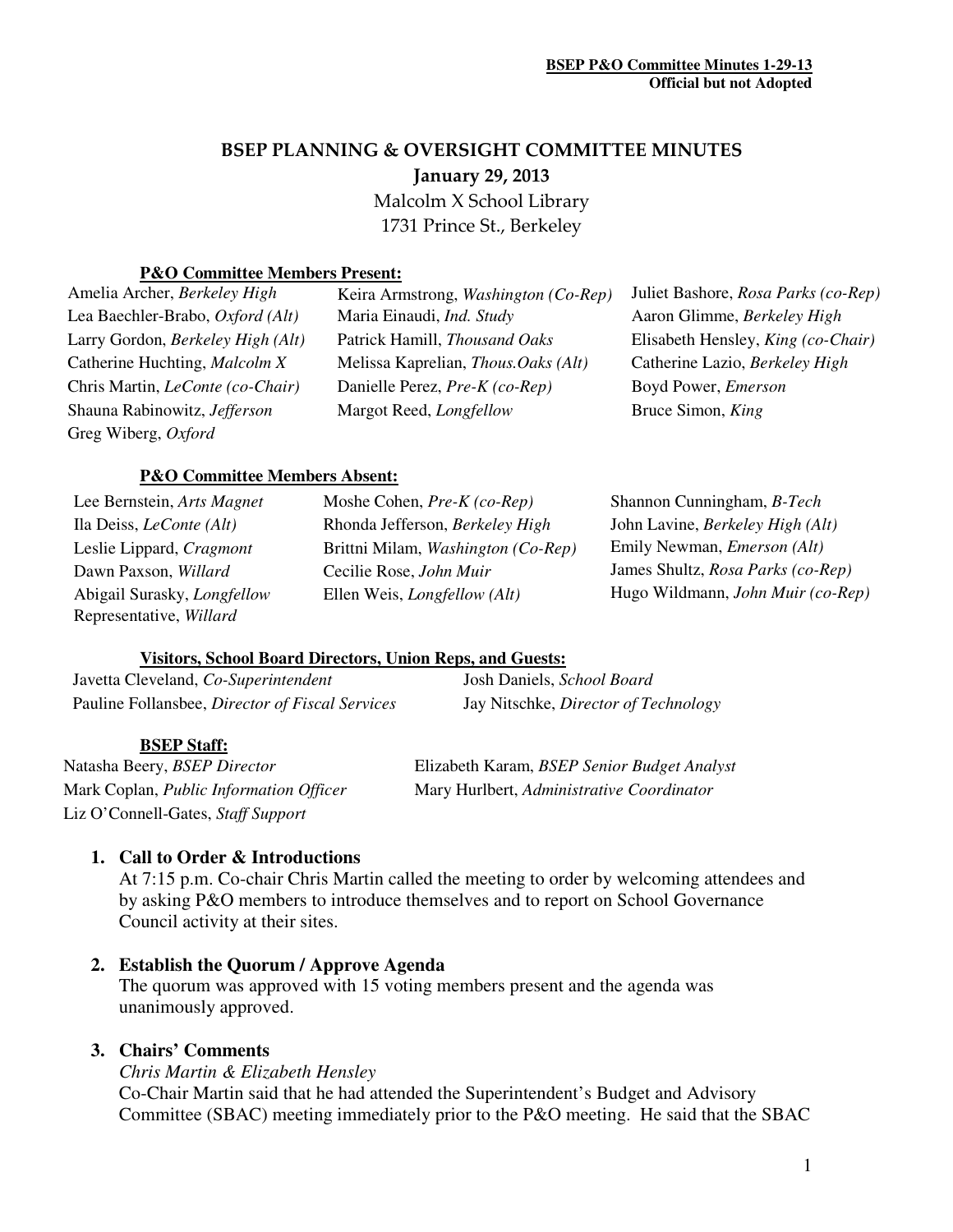had focused on the Governor's new budget and had also discussed the recent sale of Hillside School, a BUSD-owned property, for \$1.7 million.

Martin added that he and Co-Chair Elisabeth Hensley were considering forming a P&O subcommittee to examine the BSEP Site Discretionary budgets. The goal would be to clarify which funds were paying for core services, such as playground supervision, BSEP, the General Fund, and/or other funds. Hensley added that the idea was to find out where school site expenditures fit into the bigger picture across the District. The Co-Chairs invited interested P&O members to join this proposed subcommittee.

#### **4. BSEP Manager's Comments**

#### *Natasha Beery, BSEP Director*

Beery said the evening's agenda included: an orientation on BSEP's Class-Size Funds and the "Teacher Template," an overview of BUSD's First Interim Budget Report – 2012-13 by Director of Fiscal Services Pauline Follansbee, and an presentation of BSEP's First Interim Budget Report – 2012-13 by Senior Budget Analyst Elizabeth Karam.

#### **5. Public Comment**

*Josh Daniels, School Board Member & Former Board Liaison to the P&O Committee*  Daniels thanked P&O members for volunteering to serve on this important committee. He encouraged P&O members to come to Board meetings any time. He said the April  $10<sup>th</sup>$ Board Meeting would tentatively feature a BSEP item and he invited everyone to come. Next he said that Alameda City Unified School District had passed a split-roll parcel tax, like Berkeley's, in 2008. The split roll meant that the rate per square foot charged for residential properties was lower than that charged for commercial properties. He told the Committee that an appellate court had recently struck this tax measure down as unfair. Daniels said that, as a result of this ruling, the Alameda City tax rate was being dropped to the lower of the two rates. Daniels said a similar outcome in Berkeley would result in \$2-3 million per annum in lost revenue. He said this ruling would not likely apply to Berkeley and it could be nullified when it goes before the state Supreme Court. Nevertheless, Daniels cautioned that BUSD would have to keep this ruling in mind when it takes BSEP to the voters next time.

## **6. BUSD First Interim Budget Report – 2012-2013**

*Pauline Follansbee, Director of Fiscal Services* 

Using handouts and a PowerPoint presentation, Follansbee gave an overview of BUSD's *First Interim Budget Highlights for 2012-13*. She explained that BUSD had earned a positive certification of financial solvency by meeting the state's 3% reserve requirement for this year and for the subsequent two years. She explained that the state set this requirement to help prevent districts from going bankrupt. She said no backfill was needed from parcel tax dollars to have this 3% reserve, and this was watched closely by Board members and the public. Follansbee said BUSD projected deficit spending and added that the District's expenses exceeded its revenues by a one-time amount of \$1.1 million and an ongoing \$1.3 million. She stated that in FY 12-13 the total operating budget for Funds 01-08 totaled \$120.2 million. Follansbee noted that despite the passage of Proposition 30, BUSD had identified no new funding sources. She said that as of yet there had been no layoffs at the District, but many challenges lay ahead. Follansbee clarified that the District's Unrestricted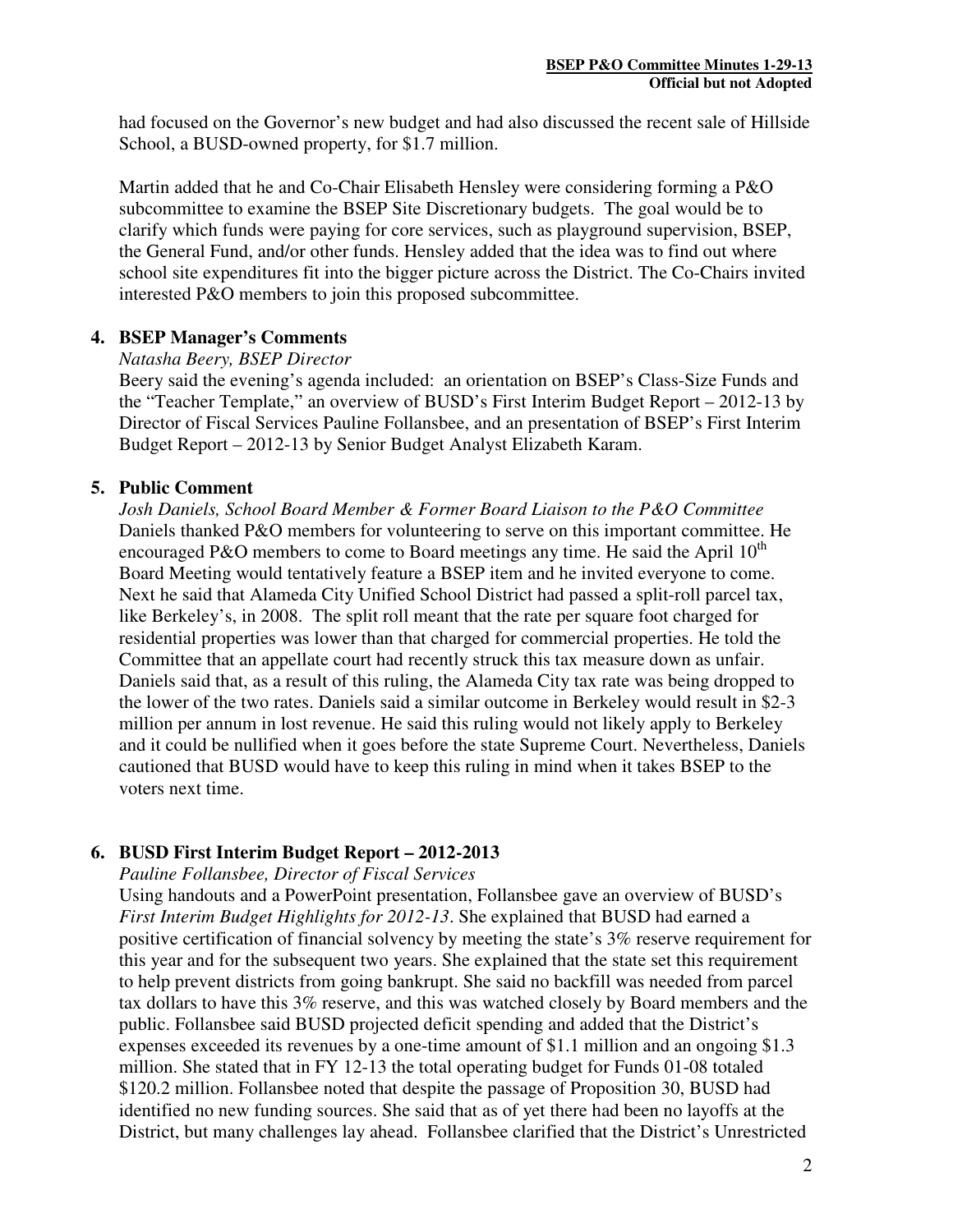General fund came primarily from three sources: Average Daily Attendance (ADA), state monies, and local revenues. Follansbee said BUSD had not lost as many students to the REALM charter school as had been anticipated. She said the projected increase in ADA since First Interim was 58 students, with most of those enrolling in kindergarten or middle school. Follansbee explained that a one-time, 1% pay increase to staff accounted for an \$888,313 transfer out from the Unrestricted General Fund. Follansbee discussed BUSD's projected 2.0% COLA and also addressed the \$1.7 million sale of BUSD's Hillside property.

## **7. BSEP First Interim Budget Report – 2012-2013**

*Liz Karam, Senior Budget Analyst and Natasha Beery* 

Beery said that some of the numbers just reported by Pauline Follansbee would reappear in *BSEP's 2012-13 First Interim Report.* Karam said that the BSEP First Interim Report, which shows adjustments made to the nine BSEP Resources, uses the same format as the BUSD First Interim Report. For a basis of comparison they included the 2011-12 Unaudited Actuals, the Adopted Budget for 2012-13, the First Interim Budget for 2012-13, and the difference between the latter two columns. She said there was no change in revenue projection, which showed an increase due to a 3.17% Cost of Living Adjustment (COLA). Karam said the impact of the 1% bonus to staff, given last fall, would be evident throughout the report. She explained that the Indirect Cost rate was lower this year than last, at 6.39%. She said that projected revenue was \$24,390,000 while projected expenditures totalled \$25,938,543. She explained that three main reasons accounted for changes to the Budget since its adoption: 1) Revised salary and benefit projections as staff was hired or placed in open positions, 2) carryover monies from FY 2011-12, and 3) the 1% one-time bonus paid to staff.

## **8. P&O Orientation -** *BSEP Class Size Funds and the "Teacher Template"*

#### *Natasha Beery and Pauline Follansbee*

Follansbee distributed the BSEP "Teacher Template," explaining that it was a tool used to calculate how many teachers (and how many BSEP dollars) would be needed to achieve the BSEP class size goals of 20:1 for Kindergarten-3rd grade, 26:1 for grades 4-5, and 28:1 for grades 7-12. She noted that the BSEP class size goals are district-wide averages, not a cap on individual classes. The "Teacher Template" was adjusted at first interim, with the biggest change from the adopted budget being the adjustment of the average teacher compensation to reflect the 1% bonus. She noted that the "Teacher Template" showed projected enrollment and staffing by grade level. She said that each year she inserts the projected enrollment into the Teacher Template, and the projected Average Teacher Compensation (salary and benefits), and that the outcomes are formula-driven. She noted that teacher release time and illness substitutes are also factored in. By way of example, she said that 741 Kindergarten students were projected for this year, that the General Fund and the State K-3 Class Size Reduction funds provided enough dollars for Kindergarten class sizes of 34. Then BSEP provided additional teachers, sufficient to "buy down" the class size to the goal of 20:1. Follansbee noted that, without BSEP and without the state CSR funds, our Kindergarten classes would be much larger than 34.

**9. Recommendation for the Expenditure of BSEP Books & Materials (Fund 6 Carryover monies in FY 13 from BSEP Measure B of 1994)** 

*Mary Hurlbert, Administrative Coordinator*